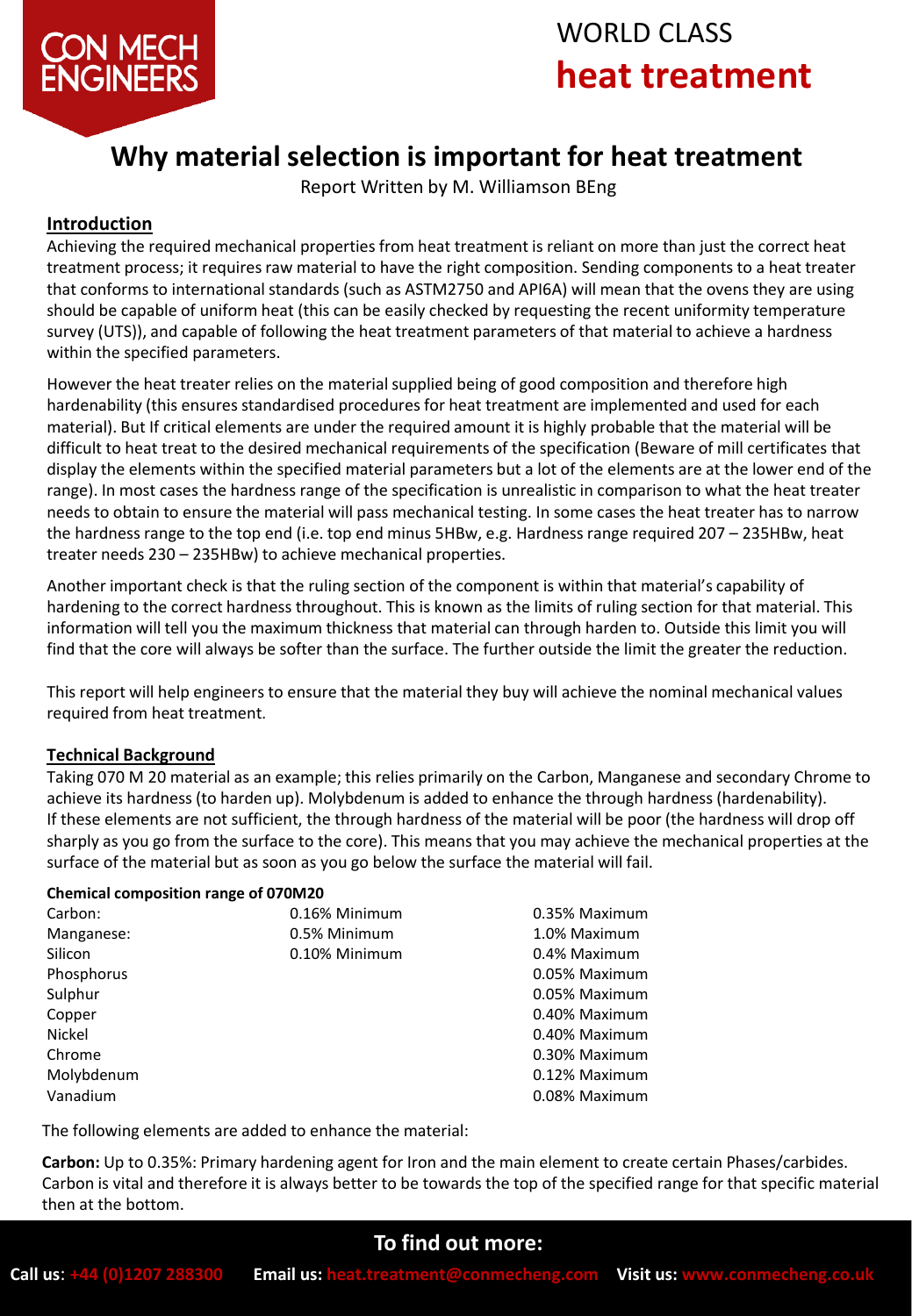**Chromium:** Up to 0.3% .Improves wear, oxidation and scaling resistance and **hardenability** but increases grain growth and reduces ductility.

**Manganese:** Range 0.6% to 1.05% always present in steels to reduce the negative effects of impurities carried out from the production process e.g. sulphur embrittlement. It promotes the formation of stable carbides in quenchedhardened steels. Up to 1% acts as hardening agent and from 1% to 2% improves strength and toughness.

**Molybdenum:** Up to 0.12%. Stabilises carbides and promotes grain refinement and increases high temperature strength, creep resistance and hardenability.

These major defining elements give the material its key characteristics and should allow the mechanical properties to be achieved. However all materials contain some trace/additional elements and these can have a negative or positive effect on the material. For example Boron is one of these elements that can improve the mechanical properties of this material and provide more consistent results. The likes of Lead will reduce the ductility and hardenability of a material. All these factors will influence the material and the way it performs. Aluminium is another, 0-2% increases resistance to oxidation and scaling, aids nitriding but restricts grain growth. In low alloy materials it is normally kept at 0.035% maximum due to the grain growth issues (but it does depend on material). Other trace elements that can also influence the material are as follows:

**Copper:** Improves corrosion resistance and yield strength of low alloy steels.

**Nickel**: Improves strength, toughness, and hardenability without seriously affecting the ductility. Encourages grain refinement.

#### **Vanadium**: Carbide forming element

**Niobium:** Niobium (Columbium) increases the yield strength and, to a lesser degree, the tensile strength of carbon steel. The addition of small amounts of Niobium can significantly increase the yield strength of steels. Niobium can also have a moderate precipitation strengthening effect. Its main contributions are to form precipitates above the transformation temperature, and to retard the recrystallization of austenite, thus promoting a fine-grain microstructure having improved strength and toughness.

**Boron:** Aadditions of Boron up to 0.0023% increase sharply both the yield and ultimate tensile strength. The elongation of steel increases as boron content increases up to 0.0055%. Addition of boron improves impact toughness at 25°C

Other elements and their impact are:-

**Cobalt:** Enhances air hardenability and reduces scaling. In tool steels it aids use at high temperatures without softening. 8 - 10% Range is used to produce hard tough cutting steels (HSS).

**Copper:** 0.2% - 0.5% Improves corrosion resistance and yield strength of low alloy steels.

**Lead:** 0 – 0.25% improves machinability in non-alloy low carbon steels. Reduces strength and ductility.

**Manganese:** 0.3% - 1.5% reduces the negative effects of impurities from the production process e.g. sulphur embrittlement. Promotes the formation of stable carbides in quenched-hardened steels. Up to 1% acts as hardening agent and from 1% - 2% improves strength and toughness. Alloys containing more than 5% are nonmagnetic. Alloys containing large proportions of up to 12% manganese have the property that they spontaneously form hard skins when subject to abrasion (self-hardening). Used heavily in shot blasting machines.

**Molybdenum:** 0.3% - 5%. Stabilises carbides and promotes grain refinement and increases high temperature strength, creep resistance and hardenability. In nickel-chromium steels reduces temper embrittlement.

**Nickel:** 0.2% - 5% Improves strength, toughness, and hardenability without affecting the ductility. Encourages grain refinement. Nickel and chromium together have opposing properties and are therefore used together to enhance properties of the steels. At 5% nickel provides high fatigue resistance. When alloyed at higher proportions significant corrosion resistance results and at 27% a non-magnetic stainless steel results.

**Phosphorus:** 0 - 0.05% residual element from production process. Results in weakness in the steel. Kept below 0.05% it can improve machinability and in larger quantities improves fluidity in cast steels.

## **To find out more:**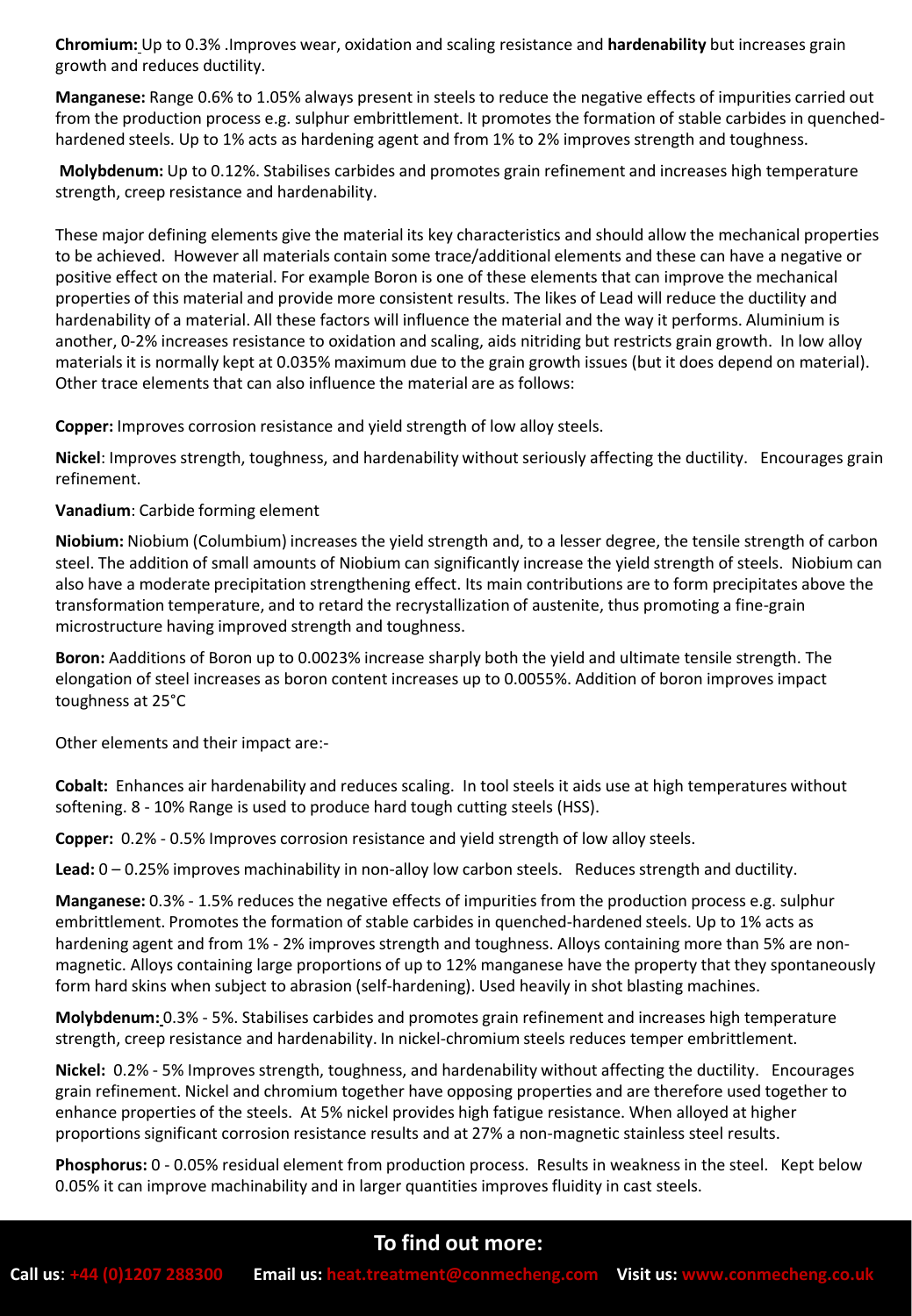**Silicon:** 0.2% - 3% is used mainly in production of cast iron causing graphitisation and is not used in large proportions in high carbon steels. Up to 0.3% improves fluidity of casting steels without the weakening effect of phosphorus. Up to 1% improves the heat resistance of steels. At 3% improves strength and hardenability. Acts as a de-oxidiser

**Sulphur:** 0 – 0.5% Residual impurity from production process. Weakens steel and additional process are used to remove sulphur. Neutralised by the presence of manganese. Reduces ductility and weldability.

**Titanium:** Strong carbide forming element, 0.2%- 0.75% it is used in managing steels to make them age hardening with resulting high strength. Stabilises austenitic stainless steel.

**Tungsten:** Forms hard stable carbides and promotes grain refining with great hardness at high temperatures. The main alloying element for high speed tool steels.

**Vanadium:** Carbide forming element and deoxidiser used together with nickel and or chromium to increase strength Improves hardenability and grain refinement and combines with carbon forming wear resistant structure. It is also used as a deoxidiser in casting steels to reducing blowholes and increasing hardness and strength.

#### **Theoretical modelling**

Con Mech Engineers has a theoretical modelling tool that can help predict the mechanical properties after quench and temper and a series of iterative inputs have been made to try and establish what material properties are needed to hit the required post heat treatment mechanical properties.

As with all material analysis the major elements that form the basis of the steel grade should be considered. The output from this program gives a suggested minimum requirement for each element to ensure the mechanical properties are achieved:

In this case 070M20 requires a tensile strength of 485N/mm² and a yield of 250 N/mm² with a hardness of 190Hbw Maximum. The simulation program states the minimum alloying elements for the critical elements should be:-

| Carbon     | 0.18% |
|------------|-------|
| Chromium   | 0.08% |
| Manganese  | 0.75% |
| Molybdenum | 0.03% |

It must be noted that the computer modelling is not absolute however it gives a good place to start. Other factors such as ruling section size and work piece arrangement will have an effect on the results.

#### **Analysing the mill certification before you buy**

The mill certification is the best way to ensure that material will comply to the needs of your specification. The mill certification is the only information that accompanies all material from the mill it is produced from. It should contain identity, condition the mill sold it (i.e. As Rolled, Normalised, T condition) and the chemical composition that material is made up from as a minimum. So how do you analyse this data? Below are some examples of mill certificate data for 070 M 20.

The following materials achieved the mechanical results requiring a tensile strength of 485N/mm² minimum and a yield of 250 N/mm² minimum with a hardness of 190Hbw maximum

#### **Mill Certification 1**

| ◡     | Mn                               | $\sim$<br>اد |       |       | Mo   | r.<br>ັບເ | Ni    | ∽<br>-cu |       | <b>Nb</b> |
|-------|----------------------------------|--------------|-------|-------|------|-----------|-------|----------|-------|-----------|
| 0.205 | <b>Service</b><br><b>Service</b> | 0.22         | 0.019 | 0.015 | 0.03 | 0.08      | 0.013 | 0.29     | 0.001 | 0.001     |
|       |                                  |              |       |       |      |           |       |          |       |           |

Manganese is slightly down on the theoretical model results, the addition of Copper, Vanadium and Niobium, eliminates this Manganese deficit.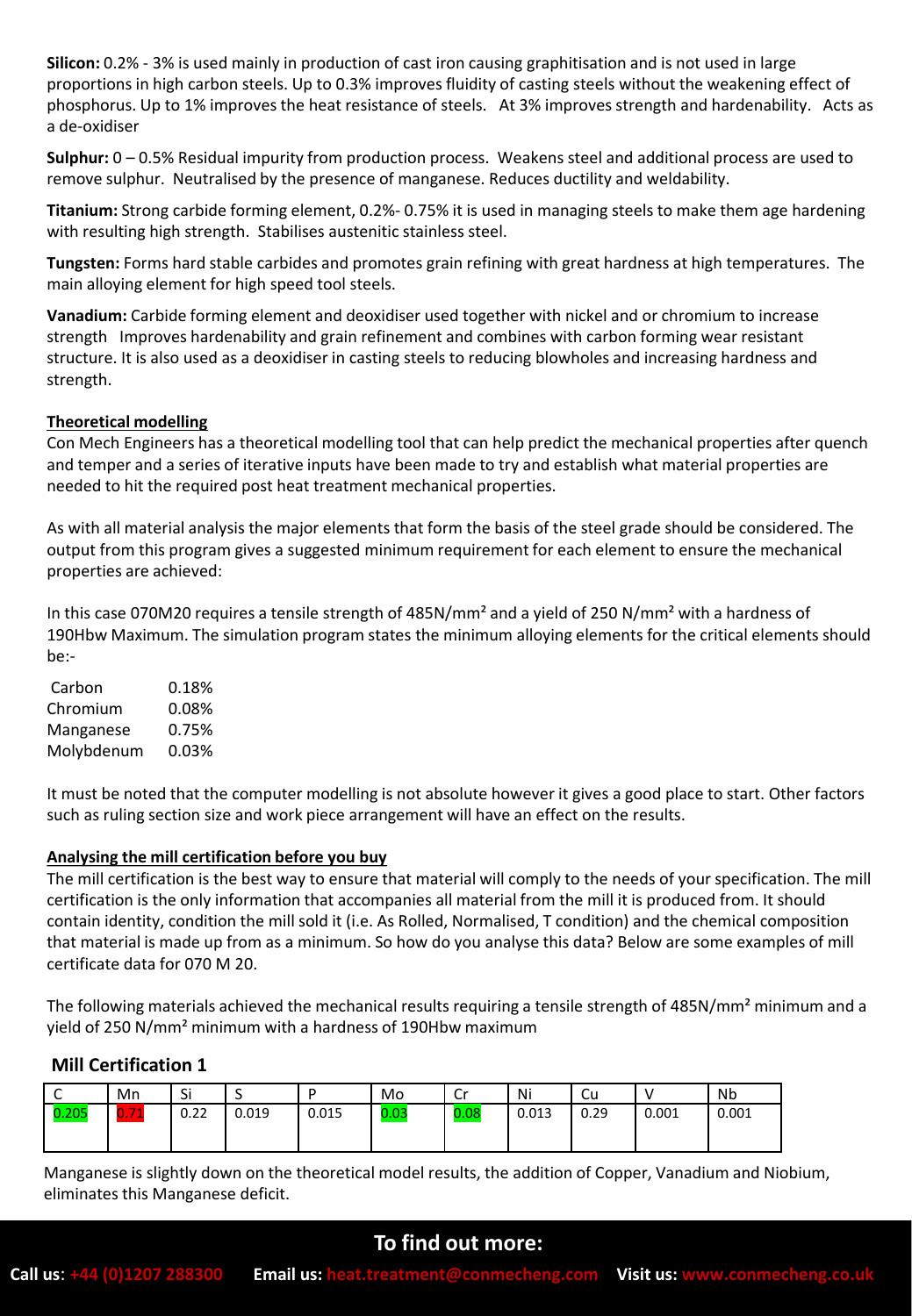#### **Mill Certification 2**

| ∼    | Mn      | Si                    |       |       | Mo    | Cr   | Ni   | .Cu  |       | <b>Nb</b> |
|------|---------|-----------------------|-------|-------|-------|------|------|------|-------|-----------|
| 0.18 | 10<br>. | $\mathbf{A}$<br>. 2 1 | 0.007 | 0.012 | 0.007 | 0.09 | 0.03 | 0.03 | 0.012 | 0.001     |

In this example Molybdenum is down however the high Manganese and sufficient chrome will aid the hardening, and coupled with the presence of Vanadium and Niobium will assist in developing the properties.

#### **Mill Certification 3**

| ∼                 | Mn          | Si         | ۰    |      | Mo  | <u>ີ່</u><br>ັບເ | Ni                  | ∽<br>Cu | Nb |
|-------------------|-------------|------------|------|------|-----|------------------|---------------------|---------|----|
| −<br>$\mathbf{D}$ | $\sim$<br>. | ີ<br>$-22$ | .035 | .012 | .ut | - -<br>.⊥∠       | $\mathbf{A}$<br>. 4 |         |    |

Molybdenum and Chrome are within/above the recommended levels, but the carbon and Manganese are slightly down. This time the nickel addition and Chrome being higher makes up for this.

#### **Mill Certification 4**

| ╰         | Mn         | Si  |       | D     | Mo    | Cr   | Ni   | -<br>ιu |      | Nb    |
|-----------|------------|-----|-------|-------|-------|------|------|---------|------|-------|
| −<br>0.14 | ാറ<br>L.ZO | 0.3 | 0.005 | 0.009 | 0.021 | 0.12 | 0.09 | 0.17    | 0.03 | 0.002 |

Nickel, Vanadium and Niobium and Copper will aid the Manganese and chrome to achieve the desired properties even though the carbon is lower than it should be.

The following materials did not achieve the mechanical properties:-

#### **Mill Certification 5**

|      | Mn   | Si   |       |       | Mo   | Cr   | Ni   | Cu   | <b>Nb</b> |
|------|------|------|-------|-------|------|------|------|------|-----------|
| 0.18 | 0.57 | 0.27 | 0.024 | 0.009 | 0.01 | ' DN | 0.07 | 0.11 |           |

As you can see this material has failed to achieve the mechanical properties but if the manganese is raised to 0.75%, and the Molybdenum was raised to 0.03%, or if more additional elements were added, the cast would meet the required mechanical properties.

#### **Mill Certification 6**

|      | Mn             | $\sim$<br>ы | -     |       | Mo            | $\mathsf{C}_{\mathsf{C}}$<br>ີ  | Ni   | ∽<br>Сu | Nb |
|------|----------------|-------------|-------|-------|---------------|---------------------------------|------|---------|----|
| 0.17 | 0.76<br>v. / u | 0.25        | 0.025 | 0.006 | $\sim$<br>IJ, | <b>CONTRACTOR</b><br>$0.0\cdot$ | 0.02 | 0.04    |    |

#### Failed UTS

Molybdenum, Chrome, Nickel and Copper – at least one of these elements needs to be increased past the recommended limits to achieve the mechanical properties.

#### **Mill Certification 7**

|                     | Mn   | Si   |       |       | Mo   | Cr   | Ni                | Cu   | Nb |
|---------------------|------|------|-------|-------|------|------|-------------------|------|----|
| ┍<br>$\blacksquare$ | 0.77 | 0.22 | 0.024 | 0.012 | 0.01 | 0.14 | $^{\circ}$<br>U.L | 0.18 |    |

#### Failed UTS

Carbon and Molybdenum are below recommended levels. There are not enough additions of other elements to make up for this.

Sulphur is also high in all the above failures which inhibits the material and therefore more manganese needs to be added to eliminate this problem

#### **To find out more:**